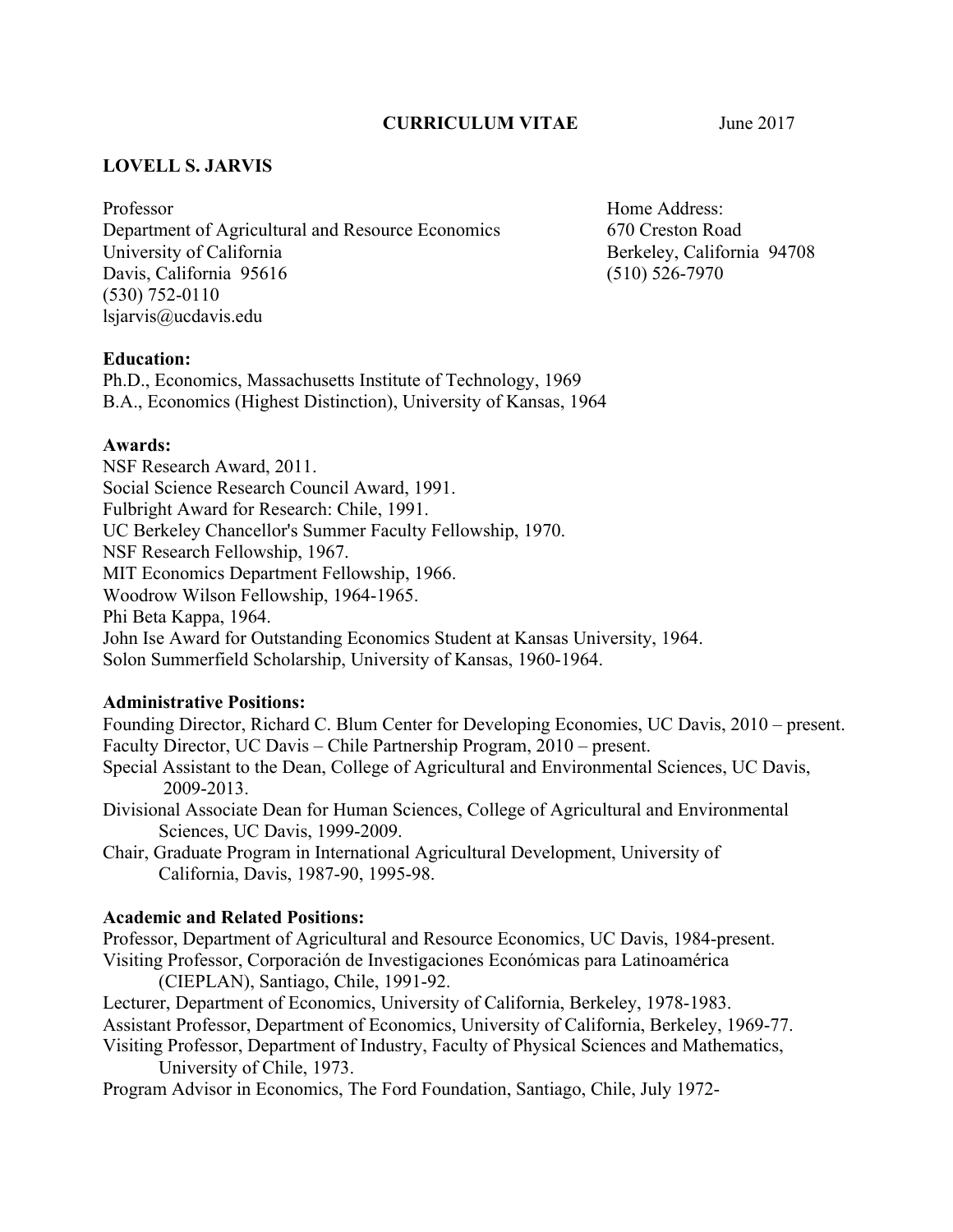December 1973.

- Visiting Researcher, Center for Economic Research, Torcuato Di Tella Institute, Buenos Aires, Argentina, 1968.
- Research Associate, Harvard-MIT Joint Center for Urban Studies, Guayana Project, Caracas, Venezuela, June-August 1965.

## **Publications:**

Valdes-Donoso, P., Alvarez, J., **Jarvis, L.S.,** Morrison, R. and Perez, A. Forthcoming. "Assessment of Porcine Reproductive and Respiratory Syndrome (PRRS) impact in US sow farms." *PLOS One*.

**Jarvis, L.S.** and J.P. Petraud. 2017. "Climate Change and Increasing Aridity: The Fate of Agriculture and Rural Communities in the Middle East and North Africa." In Proceedings of the Eighth Rosenberg International Forum on Water Policy, A. Garrido and A. Rabi, Eds. University of California.

Valdes-Donoso, P., VanderWaal, K., **Jarvis, L.**, Wayne, S., and Perez, A. 2017. "Using machine learning to predict swine movements within a regional program to improve control of infectious diseases in the US." *Frontiers in Veterinary Medicine: Veterinary Epidemiology and Economics*.

Valdes-Donoso, P., **Jarvis, L.,** Wright, D., Alvarez, J., and Perez, A. 2016. "Measuring progress on the control of porcine reproductive and respiratory syndrome (PRRS) at a regional level: the Minnesota N212 regional control project (RCP) as a working example." *PLOS One*, 11(2)

Larson, D, Pienaar, E., and **Jarvis, L**. 2016. "Wildlife Conservation, Labor Supply, and Time Values in Rural Botswana." *Environment and Development Economics*, 21(2).

Valdes-Donoso, P. and **Jarvis, L.S**. 2015. "Análisis económico en la gestión de salud de los peces." *Salmon Expert*. 8(3), 50-57.

 *Economics.* August, DOI: 10.1111/1477-9552.12131 **Jarvis, L.S**. and P. Valdes-Donoso. 2015. "A Selective Review of How Economists and Veterinarians Use Economics to Analyze Animal Health Management." *Journal of Agricultural* 

 Steenwerth L Kerri, Hodson K Amanda, Bloom J Arnold, Carter R Michael, Cattaneo Andrea, Chartres Colin, Hatfield L Jerry, Henry Kevin, Hopmans W Jan, Horwath R William, Jenkins M Bryan, Kebreab Ermias, Leemans Rik, Lipper Leslie, Lubell N Mark, Msangi Siwa, Prabhu Ravi, Reynolds P Matthew, Sandoval Solis Samuel, Sischo M William, Springborn Michael, Tittonell Pablo, Wheeler M Stephen, Wollenberg E., Vermeulen J Sonja, **Jarvis S Lovell**, Jackson E Louise. 2014. "Climate-Smart Agriculture Global Research Agenda: Science for Action." *Agriculture & Food Security*. 3:11.

Shewmake, S. and L. Jarvis. 2014. "Hybrid cars and HOV lanes." *Transportation Research Part A. 304-319.*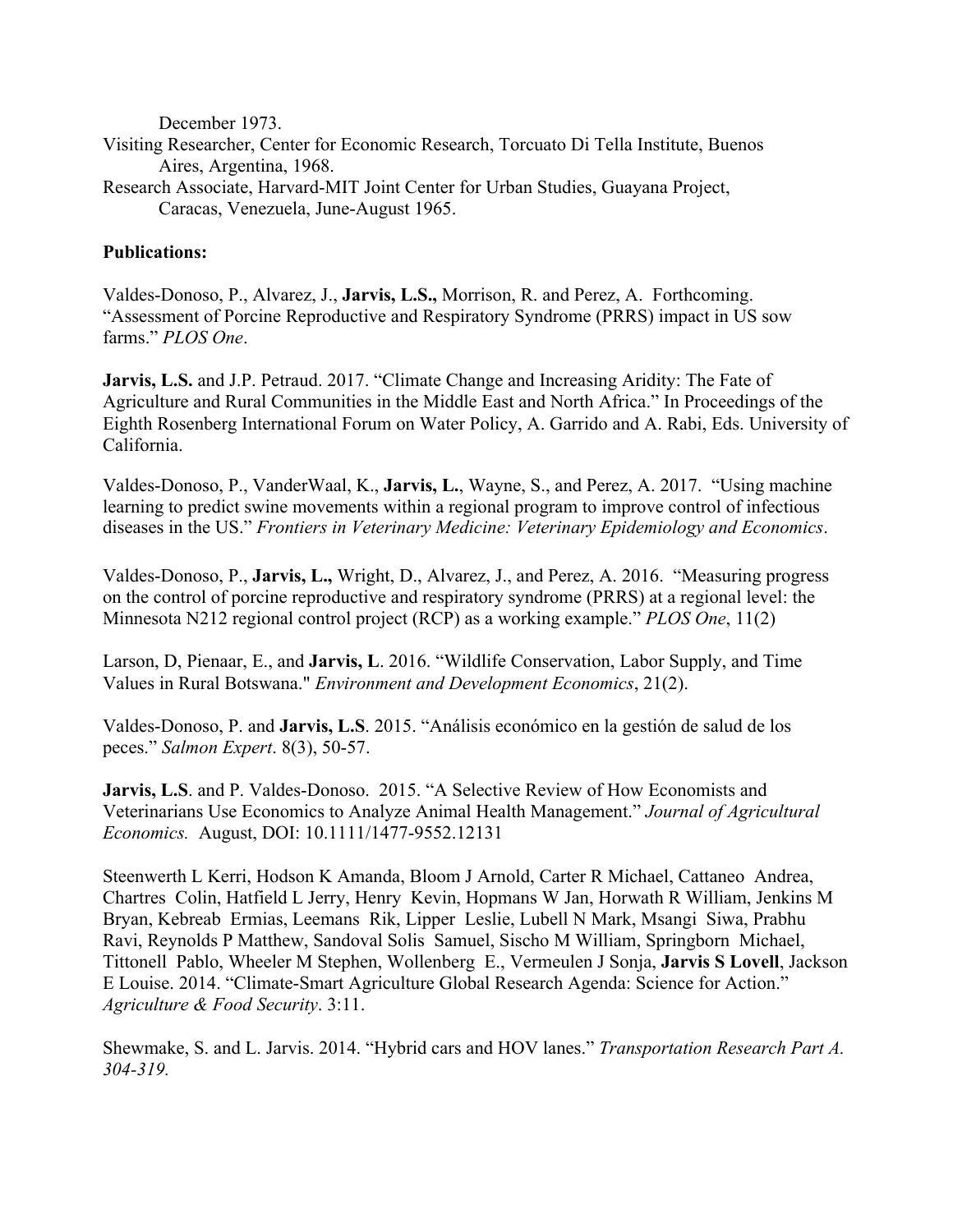Pienaar, E., Jarvis, L. and Larson, D. 2014. "Using a Choice Experiment Framework to Value Conservation-Contingent Development Programs: An Application to Botswana." *Ecological Economics.* 

Jarvis, L. S. and J. E. Wilen. "The Political Economy of the Chilean Nearshore Fisheries Reform." In *Currents of Change: Prospects for Rights-Based Reform of Fisheries in Developing Country Economies*. Censored by the World Bank for expressing ideas inconsistent with their views.

Jarvis, L.S. and P. Valdes-Donoso. 2013. "Economic Analysis of Animal Health Issues: A Guide to Critical Thinking." In *Proceedings: Livestock Disease Policies: Building Bridges between Science and Economics*, OECD. (Hard copy and http://www.oecd.org/tad/agriculturalpolicies/livestock-diseases-2013.htm)

 in Community-Based Natural Resource Management Programmes in Botswana." *The Journal of*  Pienaar, E., Jarvis, L. and Larson, D. 2013. "Creating Direct Incentives for Wildlife Conservation *Development Studies*, 49:3, 315-333.

 Jarvis, L.S. 2012. "The Welfare Implications of Brazil's Coffee Export Price Subsidies during the ICA." *Agricultural Economics,* 43, Supplement, 19-32.

 Suzuki, A., L.S. Jarvis and R. J. Sexton. 2011. "Partial Vertical Integration, Risk Shifting, and Product Rejection in the High-Value Export Supply Chain: The Ghana Pineapple Sector." *World Development*, 39(9):1611-1623.

Lewis B.L., Arsenault J.E., Yakes E.A., Hossain M.B., Islam M.M., Ahmed T., Haskell M.J., Jarvis L.S., Brown K.H. 2011. "Household Animal Production and Meat Consumption in Rural Bangladesh." FASEB JOURNAL. (25) April.

 Jarvis, L.S., J. P. Cancino and J. E. Bervejillo. 2008. "The Effect of Foot and Mouth Disease on Trade and Prices in International Beef Markets." Working Paper. Department of Agricultural and Resource Economics, University of California, Davis. Revise and Resubmit, *American Journal of Agricultural Economics*.

Sutton, W.R., D.M. Larson and L.S. Jarvis. 2008. "Assessing the Costs of Living with Wildlife in Developing Countries: Using Willingness to Pay." *Environment and Development Economics,13(4).* 

 Kobayashi, M., R. Howitt, L. Jarvis and E. Laca. 2007. "Stochastic Rangeland Use under Capital Constraints." *American Journal of Agricultural Economics*. *89(3)*.

Technology Road Map Workshop, Agra, India, November  $29<sup>th</sup>$  – December  $1<sup>st</sup>$ , 2006. Jarvis, L.S. and K.M. Rich. 2007. "Enabling technologies and decision support tools for endemic FMD control: economic tools." Proceedings of Wellcome Trust Global Foot and Mouth Disease

Sumner, D.A., J.E. Bervejillo and L.S. Jarvis. 2006. "The Role of Public Policy in Controlling Animal Disease." In D.L. Hoag, D.D. Thilmany, and S.R. Koontz, Eds. *The Economics of*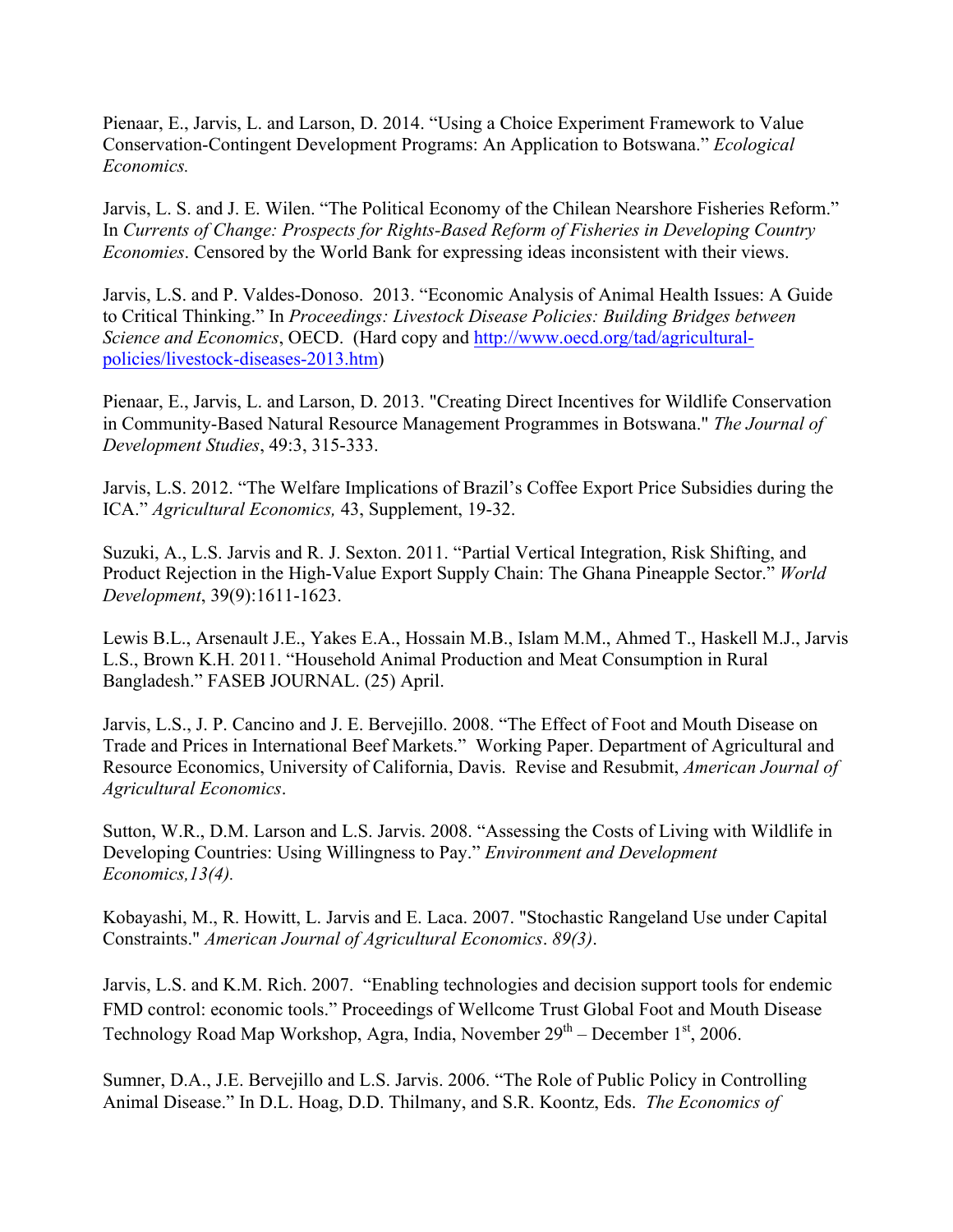*Livestock Disease Insurance: Concepts, Issues and Worldwide Cases*. Wallingford: CABI Publishing.

Jarvis, Lovell S., Jose E. Bervejillo, and Jose P. Cancino. 2006. Are international beef prices converging and, if so, why? ARE Update, 9(4): 9-11.

Jarvis, L.S. 2005. "The Rise and Decline of Rent-Seeking Activity in the Brazilian Coffee Sector: Lessons from the Imposition and Removal of Coffee Export Quotas." *World Development, 33(11)*:1881-1903.

Jarvis, L.S., J.P. Cancino, and J.E. Bervejillo. 2005. "International Beef Prices: Is There Evidence of Convergence?" *Review of Agricultural Economics, 27(3)*.

 Disease Management." *International Food and Agribusiness Management Review*, 8(1). Sumner, D.A., J.E. Bervejillo and L.S. Jarvis. 2005. "Public Policy, Invasive Species and Animal

Jarvis, L.S., and E. Vera Toscano. 2004. "Seasonal Adjustment in a Market for Female Agricultural Workers," *American Journal of Agricultural Economics*, 86(1) (February):254-266.

Jarvis, L.S. and E. Vera-Toscano. 2004. "The Impact of Chilean Fruit Sector Development on Female Employment and Household Income." *World Bank Working Paper*. Washington, D.C.: The World Bank.

Ekboir, J., L.S. Jarvis and J. E. Bervejillo. 2003. "Evaluating the Potential Impact of a Food and Mouth Disease Outbreak," *Exotic Pests and Diseases: Biology and Economics for Biosecurity*, Ames: Iowa State Press, 2003.

Bervejillo, J.E., and L.S. Jarvis, 2003. "Bovine Spongiform Encephalopathy: Lessons From the United Kingdom," *Exotic Pests and Diseases: Biology and Economics for Biosecurity*, Ames: Iowa State Press, 2003.

Ekboir, J., L.S. Jarvis, D.A. Sumner, J.E. Bervejillo and W.R. Sutton. 2002. "Changes in Foot and Mouth Disease Status and Evolving World Beef Markets," *Agribusiness*, 18 (2):213-229.

Jarvis, L.S. 2002. "The Potential Effect of Recombinant Bovine Somatotropin (rbST) on World Dairying," in *Market Development for Genetically Modified Foods*, V. Santaniello, R.E. Evenson and D. Zilberman, eds., Wallingford: CABI Publishing.

Jarvis, L.S., J.E. Bervejillo, J. Ekboir, D.A. Sumner, and W.R. Sutton. 2001. "South-of-the-Border Beef: Changing Beef Industries in Argentina and Uruguay," *Choices*, Third Quarter 2001: 30-33.

Jarvis, Lovell S. and Jose E. Bervejillo. 2000. Reemergence of South American beef exporters: New competition for U.S. producers? ARE Update, 4(1): 1-4.

 Newman, C., and L.S. Jarvis. 2000. "Worker and Firm Determinants of Piece Rate Variation in an Agricultural Labor Market," *Economic Development and Cultural Change*. Vol. 49 (1) 137-169.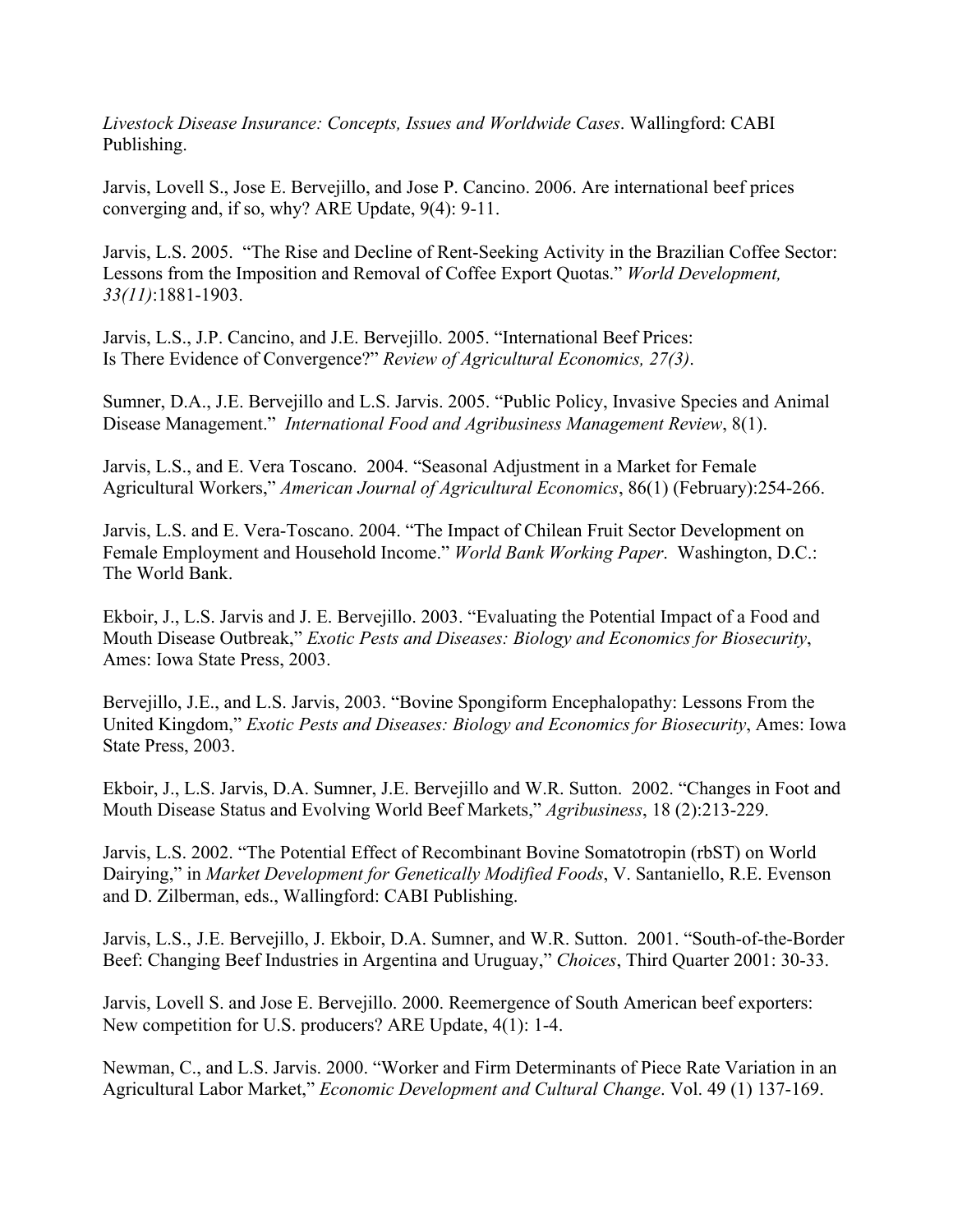Paknawin-Mock, J., L. S. Jarvis, A. Jahari, M. Husaini and E. Pollitt. 2000. "Community-Level Determinants of Child Growth in an Indian Tea Plantation," *European Journal of Clinical Nutrition*, 54, Suppl 2, S28-42.

Jarvis, Lovell and Douglas Larson. 1999. International and regional issues in African elephant management. ARE Update, 2(3): 3-4, 10.

Jarvis, L.S., and F. Perali. 1999.*"*The Food VS Feed Controversy in Mexico: An Endogenous Policy Approach*,"* in V. Santaniello, Ed., *Food Security in the XXI Century*: *Political Economy after the 1996 World Food Summit,* CEIS Tor Vergata Working Paper Series, Center for International Studies on Economic Growth, University of Rome "Tor Vergata," Rome.

 Dealing with It?" *Proceedings of 61st Annual Meetings of the Colombian Coffee Exporters*  Jarvis, L.S. 1997. "International Coffee Price Instability: What Are Colombia's Best Options for *Association*, Cartegena, Colombia, November 19-22.

 Bohman, M., L.S. Jarvis and R. Barichello. 1996. "Rent Seeking and International Coffee Agreements: The Case of Coffee," *Economic Development and Cultural Change*, 44(2):379-404.

 premarios, con referencia especial al cafe," in *El negocio cafetero ante el mercado libre*, in S. Jarvis, L.S., M. Bohman, D. A. Sumner, and V. Y. Suslow, 1994. "Acuerdo internacional del cafe y asociacion de productores: teoria y practica de las asociaciones de productores de bienes Clavijo, C. F. Jaramillo, and J. Leibovich, eds., Ministerio de Hacienda y Credito Publico, Colombia, 1994.

Jarvis, L.S. Forthcoming. "Livestock Development Potential in the Philippines: An International Perspective," in M. Elledge and J. Mellor, eds., *The Philippine Feed/Livestock Subsector: Leading Edge of Rural Development in the Next Decade*, Vol. 2, Technical Papers, Manila.

Jarvis, L.S. and C. Seré. 1994. "Problems in the Transfer and Development of Complex Technological Packages: The Uruguayan Pastoral Sector." In J.R. Anderson, ed., *Agricultural Technology: Policy Issues for the International Community*, Wallingford: CAB International, 1994.

Jarvis, L.S. 1993. "Sustainable Animal Agriculture: The Role of Economics in Recent Experience and Future Challenges," in S. Mack, ed., *Strategies for Sustainable Animal Agriculture in Developing Countries*, FAO Animal Production and Health Paper 107, Rome: FAO, 1993.

 tecnológico: Lecciones a partir del sector frutícola chileno." *Colección Estudios CIEPLAN*, No. 36 Jarvis, L.S. 1992. "Cambios en los roles de los sectores publico y privado en el desarrollo (December 1992):5-39. Jarvis, L.S. "Changing Private and Public Roles in Technological Development: Lessons from the Chilean Fruit Sector," in J.R. Anderson, ed., *Agricultural Technology: Policy Issues for the International Community*, Wallingford: CAB International, 1994:243-266.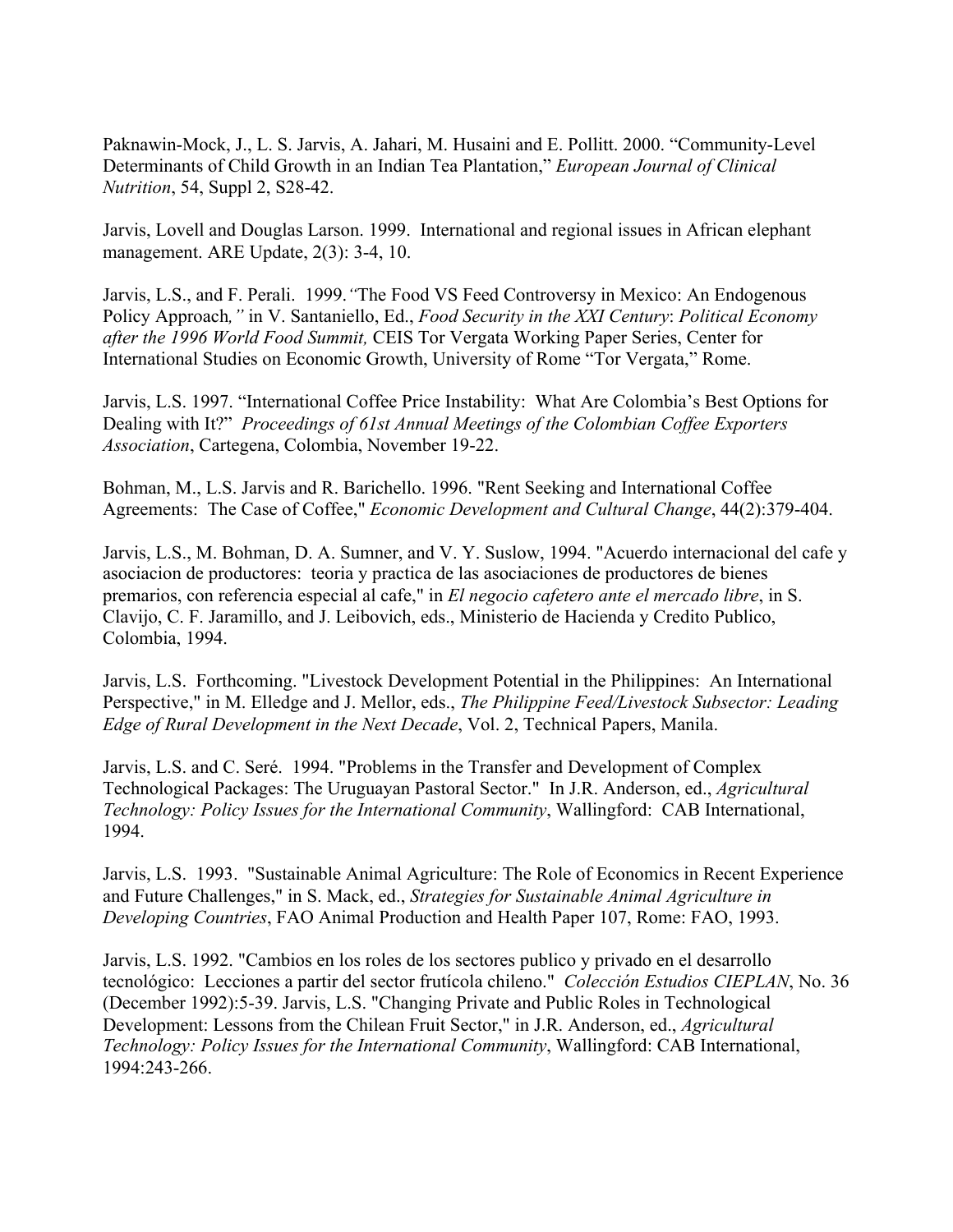Jarvis, L.S. and C. Seré. 1992. "Livestock Economy and Forest Destruction," in T.E. Downing, S. Hecht, H. Pearson and C. Garcia-Downing, eds., *Development or Destruction: The Conversion of Tropical Forest to Pasture in Latin America*. Boulder: Westview Press.

Rivas R., L., J. Garcia, C. Sere, L. Jarvis, and L. Sanint, *Modelo de Analisis de Excedentes Economicos (MODEXC),* Documento de Trabajo No. 197, Cali, Colombia: Centro Internacional de Agricultura Tropical (CIAT), July 1992.

 Jarvis, L.S., 1991. "Latin American Beef and Milk Policies: Lessons for the 90s from Experiences in the 70s and 80s," *Proceedings of the Twelfth Reunion of the Latin American Association of Animal Production*, Campinas, SP, Brazil.

Jarvis, L.S. 1991. "Livestock Policy and Development in Latin America," *World Animal Review*, Vol. 69, No. 4.

Jarvis, L.S. 1991. "Overgrazing and Range Degradation in Africa: Is There Need and Scope for Government Control of Livestock Numbers?" in *East Africa Economic Review*, Vol. 7, No. 1.

Alston, J., C. Carter and L.S. Jarvis. 1990. "Discriminatory Trade: The Case of Japanese Beef and Wheat Imports," *Canadian Journal of Agricultural Economics*, Vol. 38, No. 2.

Alston, J., C. Carter and L.S. Jarvis, 1990, "Our Beef with Government Beef Trade Experts," *Choices*, First Quarter.

Jarvis, L.S. 1990. "Reformas de las politicas economicas de la agricultura chilena y la repuesta de la oferta agregada: otro punto de vista." ("Economic Policy Reforms in Chilean Agriculture and Aggregate Supply Response: Another Viewpoint") *Cuadernos de Economia*, 27, (80) Abril.

Bohman, M. and L.S. Jarvis. 1990. "The International Coffee Agreement: Economics of the Nonmember Market," *European Review of Agricultural Economics*, Vol. 17, No. 1 (January-April 1990). Published in Spanish as: "El Acuerdo Internacional del Cafe: La economia del mercado de los no miembros," *Ensayos de Economía Cafetera*, No. 5, 1990.

Jarvis, L.S. and C. Seré. 1990. "The Betting Line on Beef: Ex-ante Estimates of Improved Pasture Research Benefits for the Latin American Tropics," in *Agricultural Technology Management, Vol. II, Assessing the Impact of Agriculture Research*, The Hague: International Service for National Agricultural Research (ISNAR).

Jarvis, L.S. 1990. "Desarrollo rural integrado: lecciones para Chile de la experiencia internacional," in *Estrategias de desarrollo agrario*, Santiago, Desarrollo Campesino SA; Impresos Tajamar.

Jarvis, L.S. and Perali, C.F. 1990. "The Poultry Industry as an Endogenous Factor in Mexican Agricultural Policy – A Neoclassical Approach." *American Journal of Agricultural Economics*. 72: 1327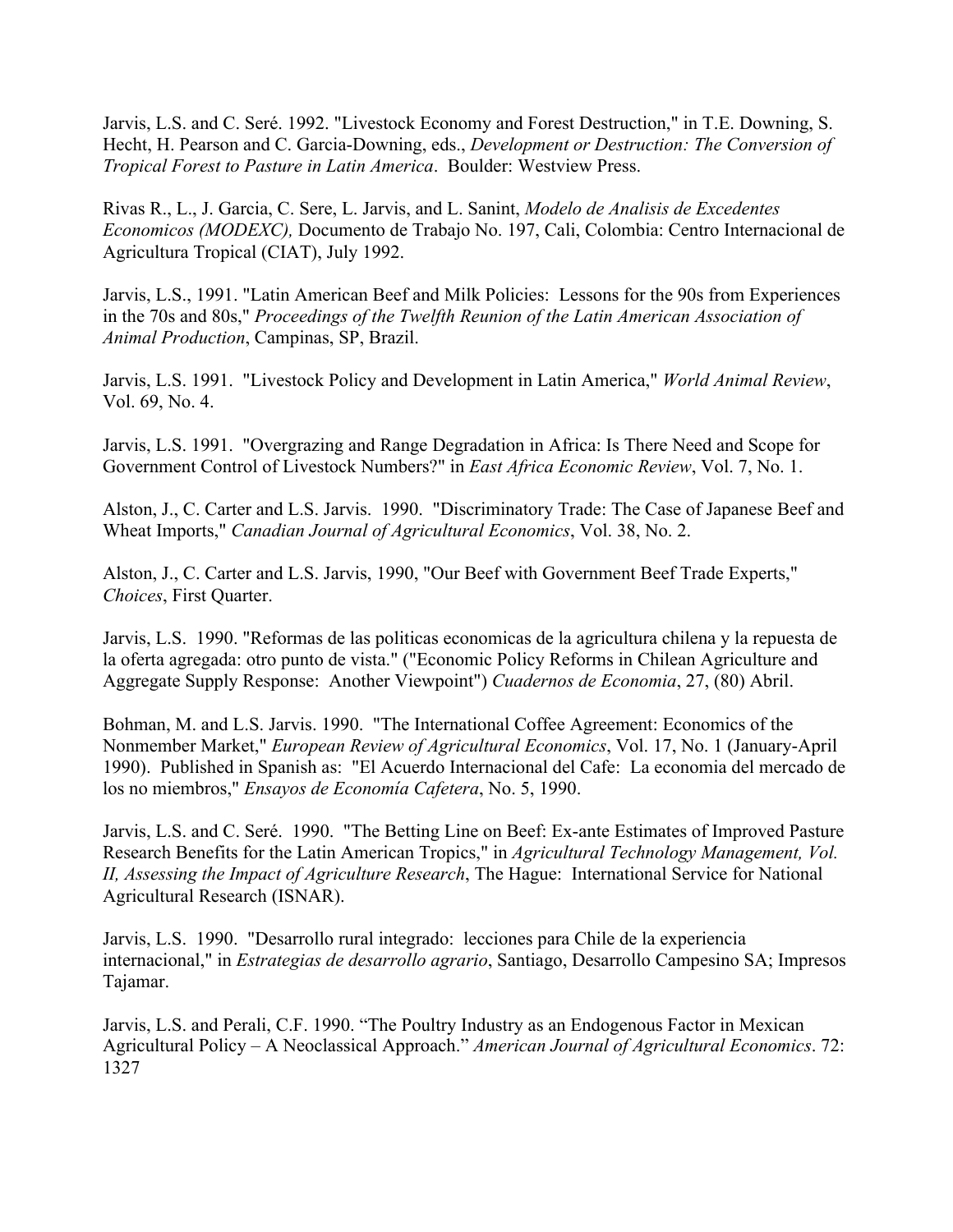Jarvis, L.S., D. Heien and F. Perali. 1989. "Food Consumption in Mexico: Demographic and Economic Effects," *Food Policy*, Vol. 14, No. 2.

Jarvis, L.S. 1989. "The Unraveling of Chile's Agrarian Reform, 1973-1986," in William Thiesenhusen, ed., *Searching for Agrarian Reform in Latin America*, Unwin Hyman. Reprinted in C. Kay and P. Silva, eds., *Development and Social Change in the Chilean Countryside: From the Pre-Land Reform Period to the Democratic Transition*, Amsterdam: Center for Latin American Research and Documentation, 1992.

Jarvis, L.S. and M. Medero. 1989. "Domestic Beef Price Stabilization in a Beef Exporting Country: Uruguay 1961-1986," in A. Maunder and A. Valdes, eds., *Agriculture and Governments in an Interdependent World*, Proceedings of the Twentieth International Conference of Agricultural Economists (Invited Papers), Dartmouth Publishing Company.

Alston, J., C. Carter and L. Jarvis. 1989. "Japanese Beef Trade Liberalization: It May Not Benefit Americans," *Choices*, Fourth Quarter.

Jarvis, L.S., 1989. "The Contribution of Animal Agriculture to Economic Welfare in Developing Countries," Report on Animal Agriculture Symposium, Washington, D.C.: USAID.

Jarvis, L.S. and R. Erickson. 1986. "Livestock Herds, Overgrazing and Range Degradation in Zimbabwe: How and Why Do the Herds Keep Growing?" *ALPAN Network Paper No. 9*, International Livestock Centre for Africa (ILCA), Addis Ababa, Ethiopia, March.

Jarvis, L.S. "Tercero y cuarto proyectos del Banco Mundial para desarrollar el sector ganadero del Uruguay," in Jarvis, L., C. Pérez, and J. Secco, eds., *La ganadería de carne vacuna en el Uruguay*, International Center for Tropical Agriculture (CIAT), Cali, Colombia, 1984.

Jarvis, L.S. 1984. Testimony on "Hunger and Malnutrition: Trends, Lessons and Examples," presented to U.S. House of Representatives Select Committee on Hunger, Hearing and published in *Role of Educational Institutions in Helping to Alleviate World Hunger*, Serial 98-3, U.S. Government Printing Office, Washington.

Jarvis, L.S. 1982. "To Beef or Not to Beef? Portfolio Choices of Asian Smallholder Cattle Producers," in *Livestock in Asia: Issues and Policies*, Jeffrey C. Fine and Ralph G. Lattimore, eds., International Development Research Center, Ottawa, Canada, 1982.

Jarvis, L.S. 1982. "La distribución por tamano de las propriedades agrícolas Chilenas en 1980," *Estudios de Economía*, Febrero.

Jarvis, L.S. 1982. "Cual ha sido la tasa real de crecimiento en los anos recientes?: Una nota acerca de las cifras de producción de la agricultura Chilena en el periodo 1975-1979," *Colección Estudios CIEPLAN 5*, Febrero.

 Jarvis, L.S. 1981. "Predicting the Diffusion of Improved Pastures in Uruguay," *American Journal of Agricultural Economics*, 63(3) (August):495-502. Published in Spanish as "Predicción de la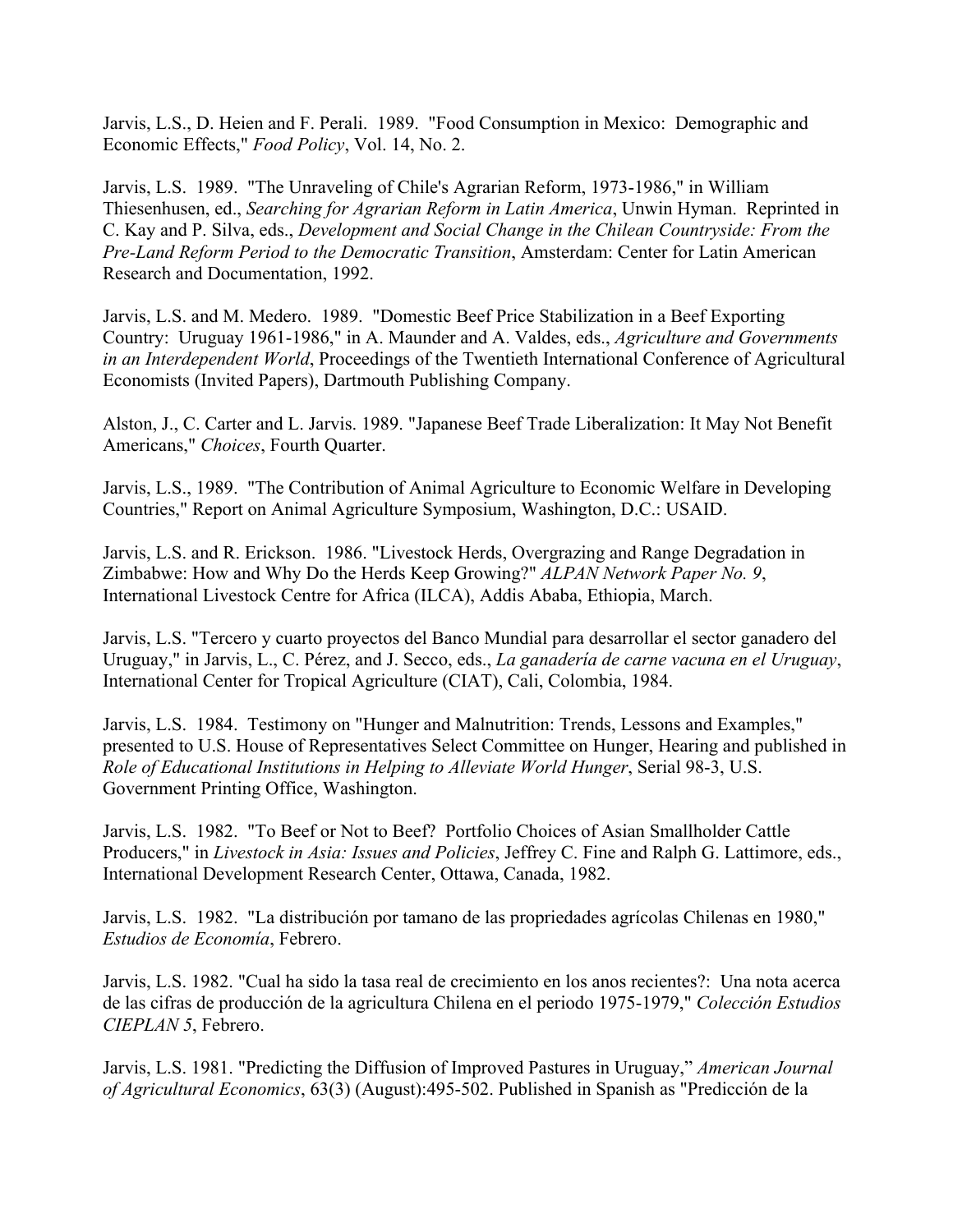difusión de pasturas mejoradas en el Uruguay," *AIA*, Asociación de Ingenieros Agronomos del Uruguay, No. 24, Diciembre.

Jarvis, L.S. 1980. "Cattle as a Store of Wealth in Swaziland," *American Journal of Agricultural Economics*, August.

Jarvis, L.S. 1980. "Economic, Ecological, and Management Factors Affecting Adoption of Grass-Legume Pastures in Uruguay," in L. Verde and A. Fernandez, eds., *Proceedings of IV World Conference on Animal Production*, Vol. 1, Buenos Aires.

Jarvis, L. S. and E. Klein. 1979. "Generación de empleo y la conservación de los recursos naturales: un programa para El Salvador," PREALC-OIT, *Trabajos Ocasionales, No. 25*, Julio.

Jarvis, L.S. 1976. "Annotated Bibliography on Economy: Argentina, 1974-1975," *Handbook of Latin American Studies*, Library of Congress.

Jarvis, L.S. 1974. "The Limited Value of Employment Policies for Income Inequality," in *The Employment Problem in the Developing Countries*, Ed Edwards, ed., Columbia University Press, 1974. Published in Spanish as: "La relación entre desempleo y las distribución del ingreso en los paises menos desarrollados," *Cuadernos de Economía*, 11, 31.

 Jarvis, L.S. 1974. "Cattle as Capital Goods and Ranchers as Portfolio Managers: An Application to the Argentine Cattle Sector," *Journal of Political Economy*, 82(3) (May/June): 489-520.

Jarvis, L.S. 1973. "Un ejemplo del uso de modelos para la construcción de datos no disponibles: la estimación de la existencia de vacuno disagregado en Argentina, 1937-1967," *Económica*, January-April.

## **Books and Monographs:**

Jarvis, L.S. *The Potential Effects of Two Biotechnologies on the World Dairy Industry*. Boulder: Westview Press, 1996.

Jarvis, L.S. *Livestock Development in Latin America*, The World Bank, Washington, D. C., 1986. Published in Spanish as *El desarrollo ganadero en América Latina*, Editorial Agropecuario Hemisferio Sur, 1986.

Jarvis, L.S. *Supply Response and Technical Change in the Argentine Cattle Industry: 1937-1967*. Special Report 86-1, Giannini Foundation of Agricultural Economics, University of California, 1986.

Jarvis, L.S. *Chilean Agriculture Under Military Rule: From Reform to Reaction*, 1973-1980, Institute of International Studies, University of California, Berkeley, 1985.

Jarvis, L., C. Pérez, and J. Secco, eds., *La ganadería de carne vacuna en el Uruguay*, International Center for Tropical Agriculture (CIAT), Cali, Colombia, 1984.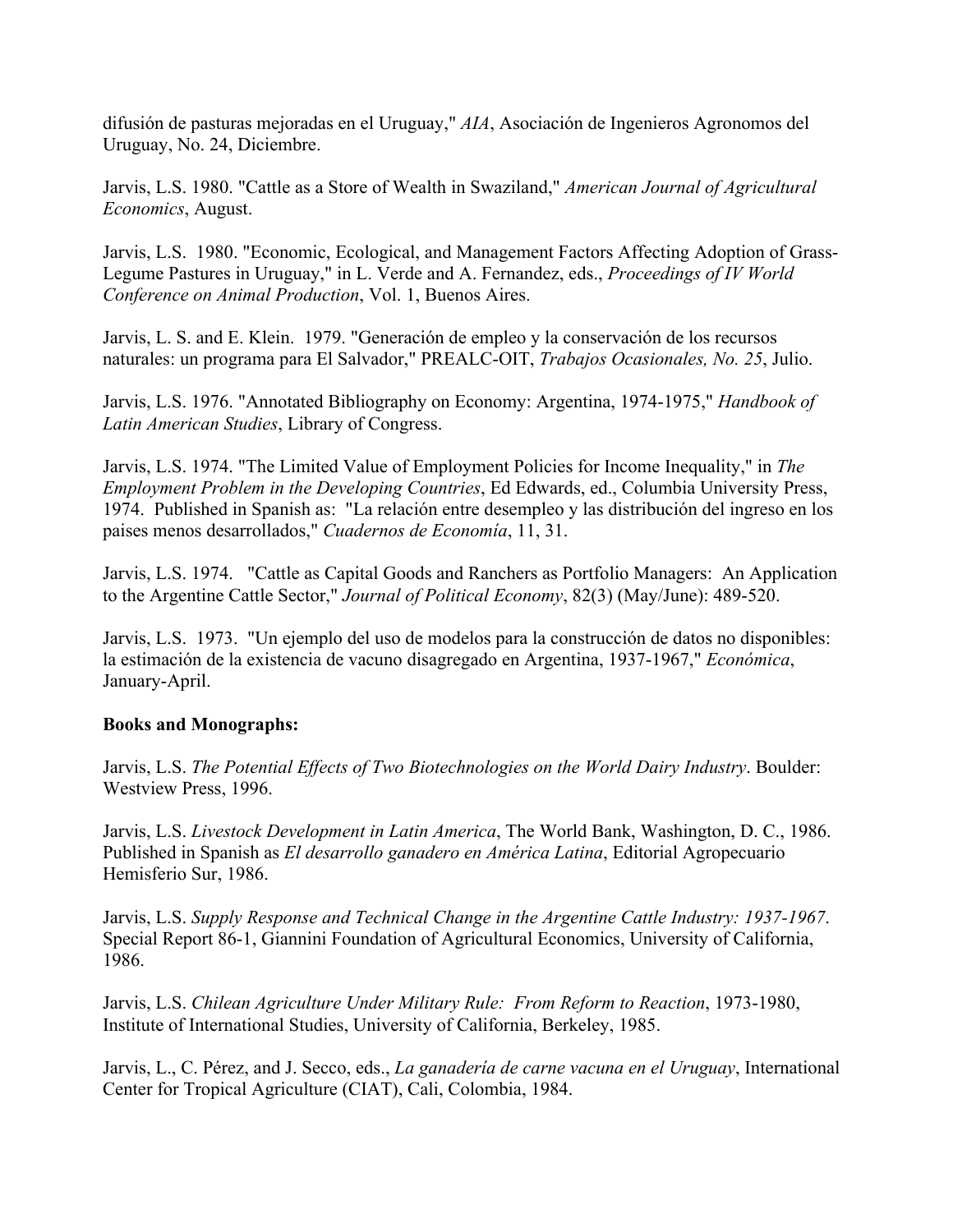## **Book Reviews**

Review of Pranhab Bardhan, ed., "The Economic Theory of Agrarian Institutions", Oxford: Clarendon Press, 1989, in *American Journal of Agricultural Economics*, Vol. 74, No. 1 (February 1992).

Review of *Monetarism and Liberalization: The Chilean Experiment*, by Sebastian Edwards and Alejandra Cox Edwards. *Journal of Economic Literature*, Vol. XXVI, No. 3 (September 1988) pp. 1211-1213.

Review of *Tobacco on the Periphery: A Case Study in Cuban Labor History, 1860-1958*, by Jean Stubbs. *Agricultural History*, Vol. 61, No. 4 (Fall 1987).

Review of *An Economic Analysis of Southern African Agriculture*, by William A. Duggan. *Agricultural History*, Vol. 60, No. 4 (Fall 1986), 130-133.

## **Reports and Papers with Limited Distribution**

Jarvis, Lovell S. 1969. Supply response in the cattle industry: The Argentine case 1937/38- 1966/67. PhD dissertation, Massachusetts Institute of Technology.

Jarvis, Lovell S. 1971. An example of the use of economic models to construct unavailable data series: The estimation of disaggregated cattle herd stocks for Argentina, 1937-1967. Working Paper, Department of Economics, University of California, Berkeley.

Jarvis, Lovell S. 1975. Comments on the OED evaluation of the first livestock development project in Colombia. Audit Report, Operations Evaluations Department, The World Bank.

Jarvis, Lovell S. 1975. Ecuador: First and second livestock development projects. Audit Report, Operations Evaluations Department, The World Bank.

Jarvis, Lovell S. 1976. Uruguay: Third and fourth livestock development projects. Audit Report, Operations Evaluations Department, The World Bank.

Jarvis, Lovell S. 1977. A stabilization plan to alleviate the impact of international beef price fluctuations on the Uruguayan economy. Audit Report, Operations Evaluations Department, The World Bank.

Jarvis, Lovell S. 1977. Mexico: Third livestock and agriculture development Project. Audit Report, Operations Evaluations Department, The World Bank.

Jarvis, Lovell S. 1977. Proposal for beef price stabilization program for Uruguay: Transitory and long term measures. Ministry of Agriculture and Fisheries, Uruguay.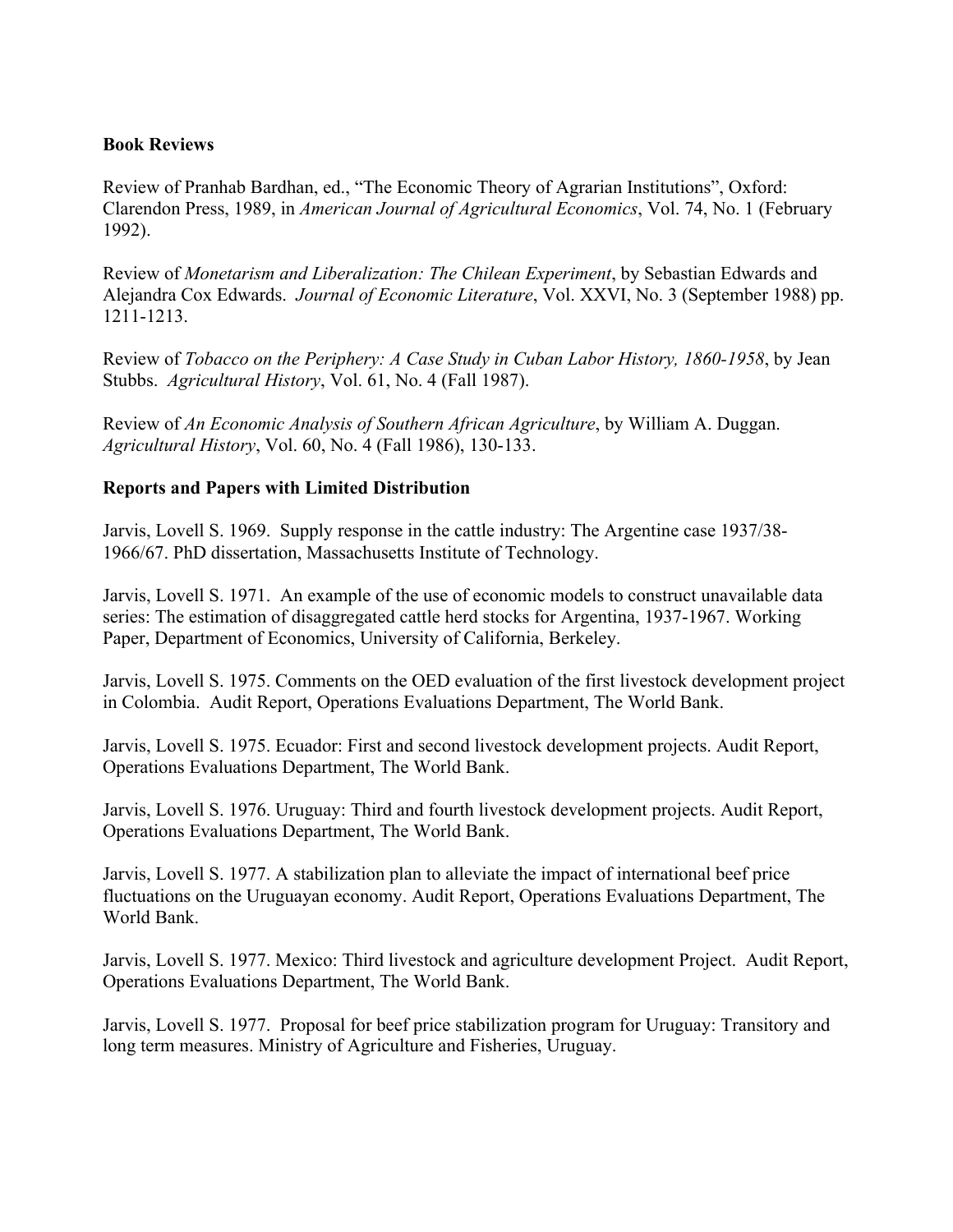Jarvis, Lovell S. 1977. The Economic Determinants of Uruguayan Beef Cattle Herd and Slaughter Levels, 1960-76. Plan Agropecuario, Ministry of Agriculture and Fisheries, Uruguay.

Jarvis, Lovell S. 1978. Paraguay: Third livestock credit project. Audit Report, Operations Evaluations Department, The World Bank.

Jarvis, Lovell S. 1978. Colombia-Caqueta land colonization project. Audit Report, Operations Evaluations Department, The World Bank.

Jarvis, Lovell S. 1978. Korea: First agricultural credit project. Audit Report, Operations Evaluations Department, The World Bank.

Jarvis, Lovell S. 1979. Brazil: First and interim livestock development projects. Audit Report, Operations Evaluations Department, The World Bank.

Jarvis, Lovell S. 1979. Uruguay: Fourth livestock development project. Audit Report, Operations Evaluations Department, The World Bank.

Jarvis, Lovell S. 1979. Mexico: Fourth Livestock and agricultural development project. Audit Report, Operations Evaluations Department, The World Bank.

Jarvis, Lovell S. 1979. An employment program for the rural sector, El Salvador Central America.

Jarvis, Lovell S. and Emilio Klein. 1980. Generacion de empleo y la conservacion de los recursos naturales: Un programa para El Salvador. (25) 39.

Jarvis, Lovell S. 1980. Mauritania: Livestock development project. Audit Report, Operations Evaluations Department, The World Bank.

Jarvis, Lovell S. 1981. Sudan southern region agricultural rehabilitation project. Audit Report, Operations Evaluations Department, The World Bank.

Jarvis, Lovell S. 1981. Small farmers and agricultural workers in Chile 1973-79. Trabajos Ocasionales, PREALC-OIT. Santiago, Chile

Jarvis, Lovell S. 1981. Argentina: Agricultural credit project. Audit Report, Operations Evaluations Department, The World Bank.

Jarvis, Lovell S. 1981. Zambia: Integrated family farming project. Audit Report, Operations Evaluations Department, The World Bank.

Jarvis, Lovell S. 1981. Argentina: Balcarce livestock development project. Audit Report, Operations Evaluations Department, The World Bank.

Jarvis, Lovell S. 1982. Indonesia: Beef cattle development project. Audit Report, Operations Evaluations Department, The World Bank.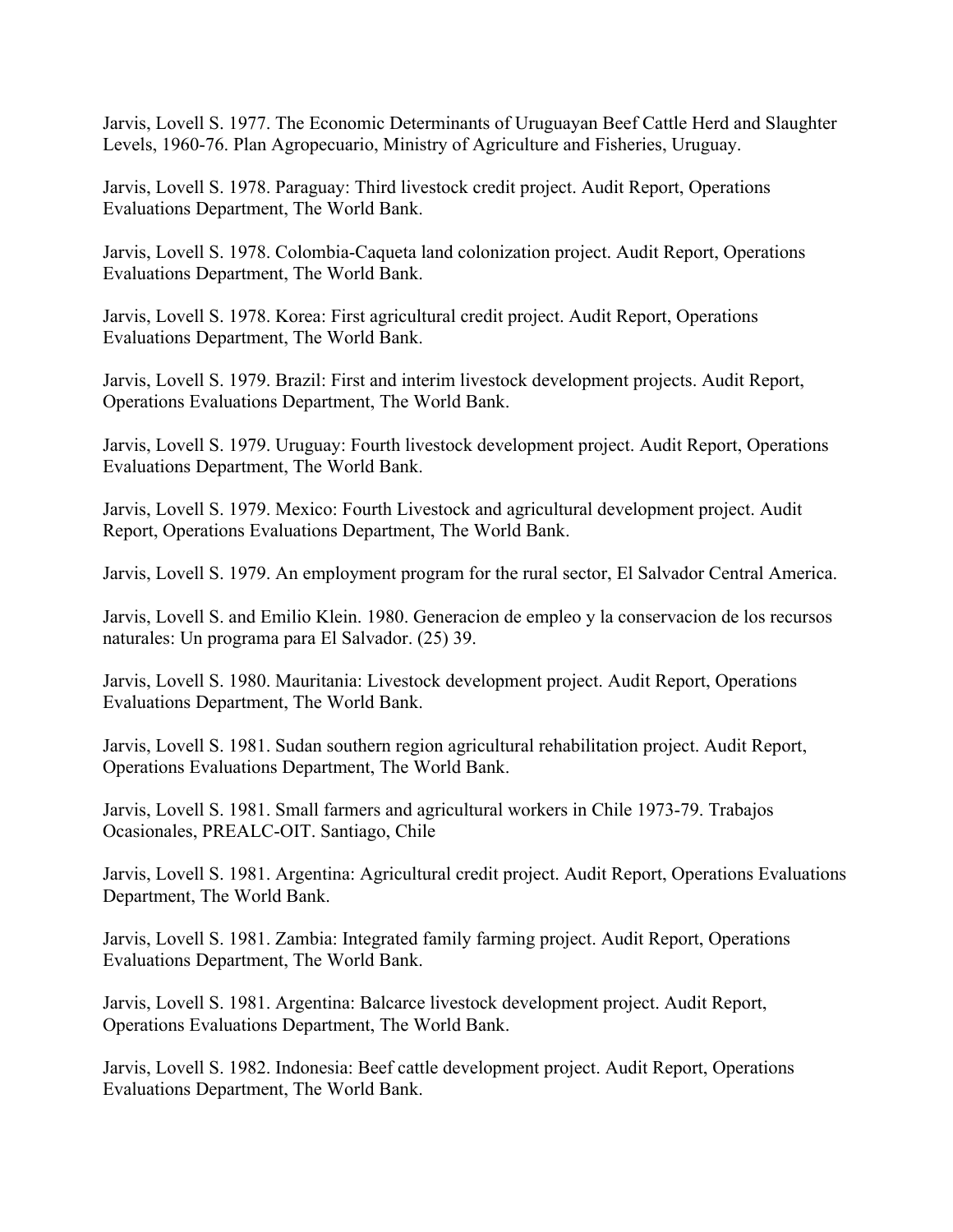Jarvis, Lovell S. 1982. Papua New Guinea: Smallholder livestock credit project. Audit Report, Operations Evaluations Department, The World Bank.

Jarvis, Lovell S. 1982. Comment on Pastoral Network Paper 12d, Overgrazing in Swaziland? A Review of the Technical Efficiency of the Swaziland Herd, by Martin Fowler.

Jarvis, Lovell S. 1983. Mexico: Integrated rural development project (PIDER I). Audit Report, Operations Evaluations Department, The World Bank.

Jarvis, Lovell S. 1984. Testimony on "Hunger and Malnutrition: Trends, Lessons and Examples," presented to U.S. House of Representatives Select Committee on Hunger, Hearing and published in *Role of Educational Institutions in Helping to Alleviate World Hunger*, Serial 98-3, U.S. Government Printing Office, Washington.

Jarvis, Lovell S. 1985. Smallholder dimension of livestock development: A review of World Bank project experience. Volume 1: Executive Summary and Main Report.

Jarvis, Lovell S. 1985. Smallholder dimensions of livestock development: A review of World Bank project experience. Volume 2: Statistical Appendix.

Jarvis, Lovell S. 1985. Livestock herds, overgrazing and range degradation in Zimbabwe: How and why do the herds keep growing?

Jarvis, Lovell S. 1986. Historical perspective and problem summary. Chap. In Conflicts in California Water Use: Irrigation, Drainage and the Kesterson Wildlife Refuge, 166-187.

Jarvis, Lovell S. 1986. Uruguay: Agricultural sector policy review. Report prepared for the World Bank.

Jarvis, Lovell S. 1986. Economic, institutional and social obstacles to agricultural diversification in Uruguay. Report prepared for The World Bank.

Jarvis, Lovell S. 1987. Policy trends update for Uruguayan agriculture. Report prepared for the World Bank.

Jarvis, Lovell S. 1987. The effect of external constraints when policy making is endogenous: Beef export taxes, exchange rates, and other policy induced distortions in Uruguay, 1961-1986.

Knudsen, Odin and Lovell Jarvis. 1988. A strategy for livestock development. Report prepared for Agriculture and Rural Development Department, The World Bank. 43 pp. and appendices.

Sere, Carlos and Lovell S. Jarvis. 1988. To beef or to chicken: An economic analysis of improved pasture research in the Latin American tropics.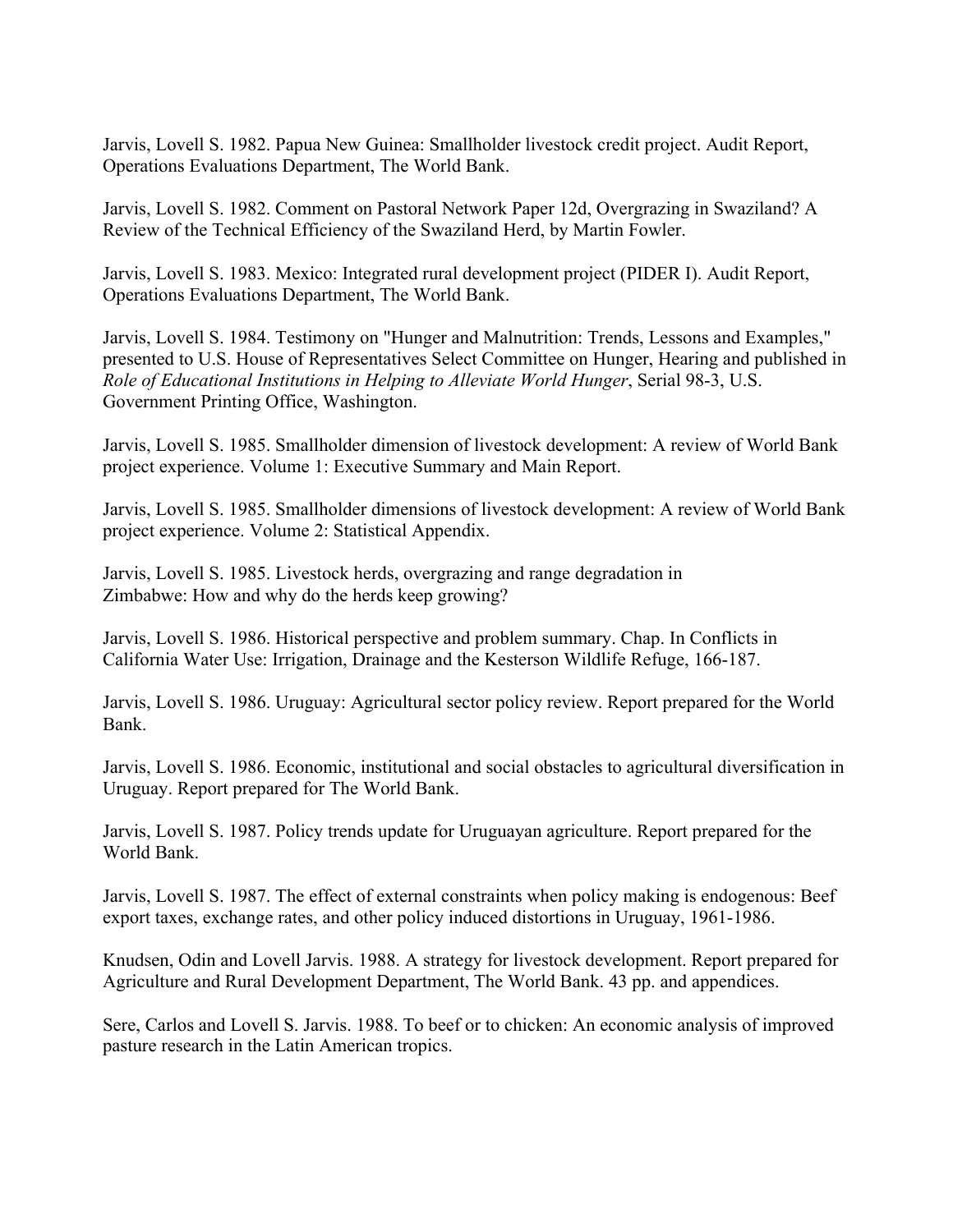Jarvis, Lovell S. and Maria del Rosario Medero. 1988. Domestic beef price stabilization in a beef exporting country: Uruguay 1961-1986.

Jarvis, Lovell S. 1989. Beef and milk marketing and processing in Colombia: A report to the World Bank.

Jarvis, L. S. 1989. The economics of pasture technology to increase beef and milk production in tropical America. CATIE, Costa Rica. 13 pp. plus tables.

Jarvis, Lovell S. and Kirby S. Moulton. 1989. Fruit processing as a complement to the fresh fruit business. 16 pp. plus tables.

Jarvis, Lovell and George Clavier. 1990. Chilean fruit, food terrorism and the FDA.

Jarvis, Lovell S. 1991. Chilean fruit development since 1973: Manipulating the cornucopia to what end? Paper presented to meetings of the Latin American Studies Association (LASA).

Jarvis, Lovell S. 1992. Economywide and agricultural reform in Chile: Experience and lessons. 12.

Jarvis, Lovell and Constance Newman. 1992. Institutional structures in the employment of heterogeneous temporary female workers in Chilean table grape packing plants. 17.

Bohman, Mary and Lovell Jarvis. 1993. The international coffee agreement: A tax on coffee producers and consumers? Working Paper, Department of Agricultural Economics, University of British Columbia.

Jarvis, L. S. 1997. International Coffee Price Instability: What Are Columbia's Best Options for Dealing with It? November 19-22. Proceedings of 61<sup>st</sup> Annual Meetings of the Columbian Coffee Exporters Association.

Sutton, William R. and Lovell S. Jarvis. 1998. Optimal management of multivalue renewal resources: An application to the African elephant. 14.

Taylor, J. E., S. Boucher and L. Jarvis. (2009) Identifying farmers' incentives to maintain crop genetic diversity: The case of traditional maize in Mexico, Working Paper, Department of Agricultural and Resource Economics, University of California, Davis.

## **Service Appointments:**

## *National and International*

- Contributing Editor (for Argentina), *Handbook of Latin American Studies*, The Library of Congress, Washington, D.C., 1974-1975 Co-Director, European Office, University People-to-People, March 1961- September 1962
- Editorial Advisory Board, *East Africa Economic Review*, 1985-1998.
- Member, Steering Committee, Western Rural Development Center, USDA Regional Center, 2000- 2003
- Member, External Review Panel of Economics Program, International Livestock Research Institute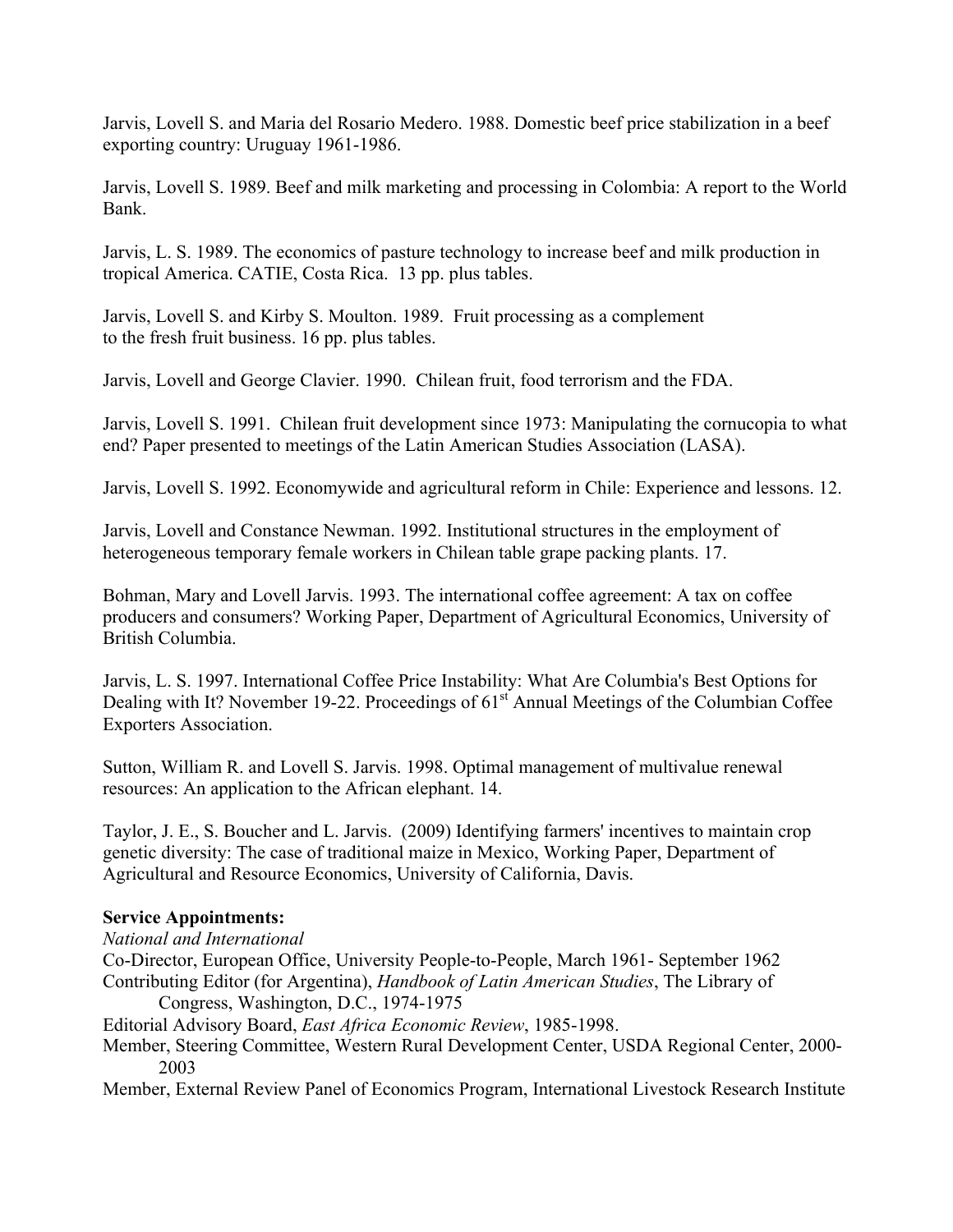(ILRI), 1996

- Member, Advisory Group, Strategic Planning Process in Systems Analysis and Policy, International Livestock Research Institute (ILRI), 1999
- Member, Evaluation Panel, Director Recruitment, Western Human Nutritional Research Center, USDA, 2002-2003
- Member, National Food & Agribusiness Management Education Commission, 2003
- Member, Evaluation Panel, Research Leader, Crop Improvement Unit, USDA Western Regional Research Center, 2005
- President, Davis Chapter, Gamma Sigma Delta Honorary Society for Agriculture, 2005-2006
- Member, Steering Committee, DfID funded Highly Pathogenic Avian Influenza Pro-Poor Control International Research Project, 2006-2010.
- Member, Steering Committee, Richard Blum Center for Developing Economies, UC Berkeley, 2006-2012
- Member, Chile California Council, 2010 present
- Chair, Chile California Council, 2013- present
- *University of California System*
- Chair, Faculty Review Panel, Education Abroad Program in Chile, 1993
- Member, Five-Year Review Committee, Pacific Rim Research Program, 1993
- Member, Faculty Review Panel, Education Abroad Program in Chile, 1997
- Member, Faculty Consultation Group, Education Abroad Program, 1995
- Member, Executive Committee, Toxic Systems Research and Teaching Program (TSRTP), 2000- 2001
- Member, University Committee on Research Policy (UCORP), 1998-2001
- Co-Chair, UCORP Subcommittee on UC Management of DOE National Laboratories, 2000-2003
- Member, Academic Council Special Committee on the National Laboratories (ACSCONL), 2002- 2006
- Member, Steering Committee, Industry-University Cooperative Research Program (IUCRP), 1999- 2004
- Interim Chair, Steering Committee, Industry-University Cooperative Research Program (IUCRP), 2005-2008
- UC Davis Divisional Academic Senate Representative to Systemwide Academic Senate Representative Assembly, 2004-2005
- Chair, University Committee on International Education, 10 Year Faculty Review of Chile Program, 2008
- Member, All Campus Planning Committee, UC School of Global Health, 2006-2009
- Member, UC President's Board on Science and Innovation, 2005-10

 *UC Davis Campus* 

- Academic Senate Committee on Research, Member, 1993-1994, 1996, 1999-2000, Vice Chair and Chair, Subcommittee on Research Policy, 1997, and Chair, 1998
- Member, Search Advisory Committee to Select Dean of College of Agricultural and Environmental Sciences, 1998
- Member, Search Advisory Committee to select Director, John Muir Institute of Environment, 1999
- Member, Task Force on Internal Grants, Office of Vice Chancellor of Research, 2002-2003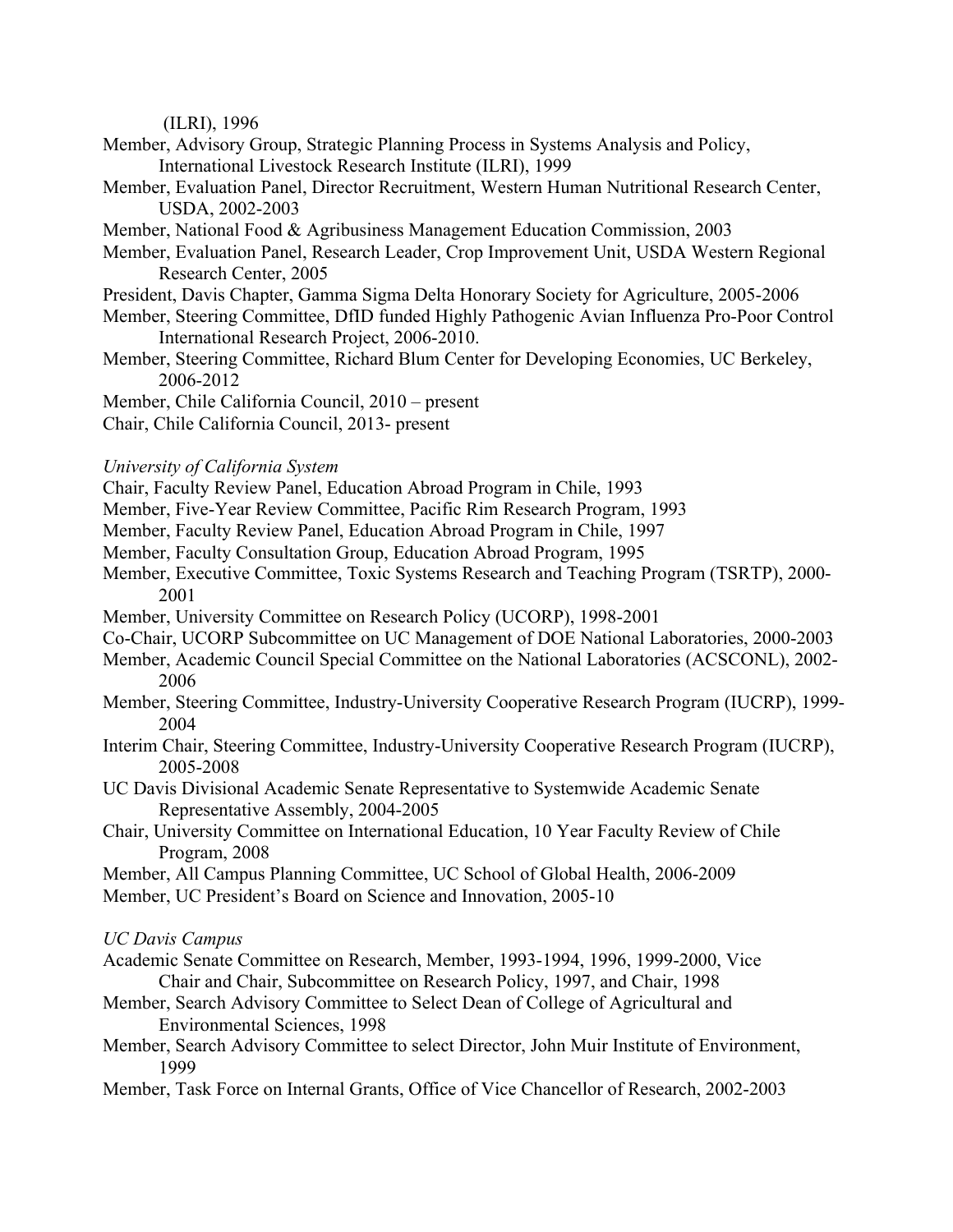Member, Chancellor's Delegation to Chile, 2003

Member, Task Force, Foods for Health Initiative, 2003

Chair, Implementation Committee, Foods for Health Initiative, 2004-2005

Member, Executive Council, Davis Division of the Academic Senate, 1998, 2004-2005

Member, Planning Committee, One Health Center for Excellence, UC Institute of Global Health, 2008-2009.

Director, Richard Blum Center for Developing Economies, UC Davis, 2009-present.

## *College*

Member, Task Force, Foods for Health Institute, 2002-2004

Chair, Task Force, Implementation of Foods for Health Institute, 2004-2006

Member, Search Committee, Assistant Professor, Department of Sociology with IAD component, 1989

Co-Chair, Search Committee, Director of Program in International Nutrition, 1990.

 Member, Executive Committee, College of Agricultural and Environmental Sciences, 1997-1998 Member, Board of Directors, Western Institute for Food Safety and Security (WIFSS), 2001-2008 Member, Steering Committee, Western Center for Agricultural Health and Safety, 1999-2009 Member, Executive Committee, Robert Mondavi Institute of Wine & Food Science, 2003-2015

## *Department*

 Chair, Recruitment Committee, International Trade and Development, 1994, 1995, 1996 Member, Committee to Revise PhD Curriculum, 1997

### *Graduate Groups and Organized Research Units*

Member, Executive Committee, International Agricultural Development, 1985-1999, 2014-present Chair, International Agricultural Development (IAD), 1987-1989 and 1994-1997

Member, Curriculum Reform Committee, MS Degree, International Agricultural Development, 1997

Graduate Adviser, International Agricultural Development, 2012-present

 Member, Executive Committee, Program in International and Community Nutrition (PICN), 1993- 2016

Member, Geography Graduate Group, 1996-present

### **Professional Field Experience:**

| Argentina       | Colombia    | Indonesia        | Peru        | Zambia |
|-----------------|-------------|------------------|-------------|--------|
| <b>Botswana</b> | Costa Rica  | Kenya            | South Korea |        |
| <b>Brazil</b>   | Ecuador     | Mexico           | Sudan       |        |
| Chile           | El Salvador | Namibia          | Uruguay     |        |
| China           | Ethiopia    | Papua New Guinea | Venezuela   |        |

### **Foreign Languages:**

| English | $\bullet$                   | Native speaker    |
|---------|-----------------------------|-------------------|
| Spanish | $\bullet$<br>$\blacksquare$ | Fluent            |
| French  | $\bullet$<br>$\blacksquare$ | Working knowledge |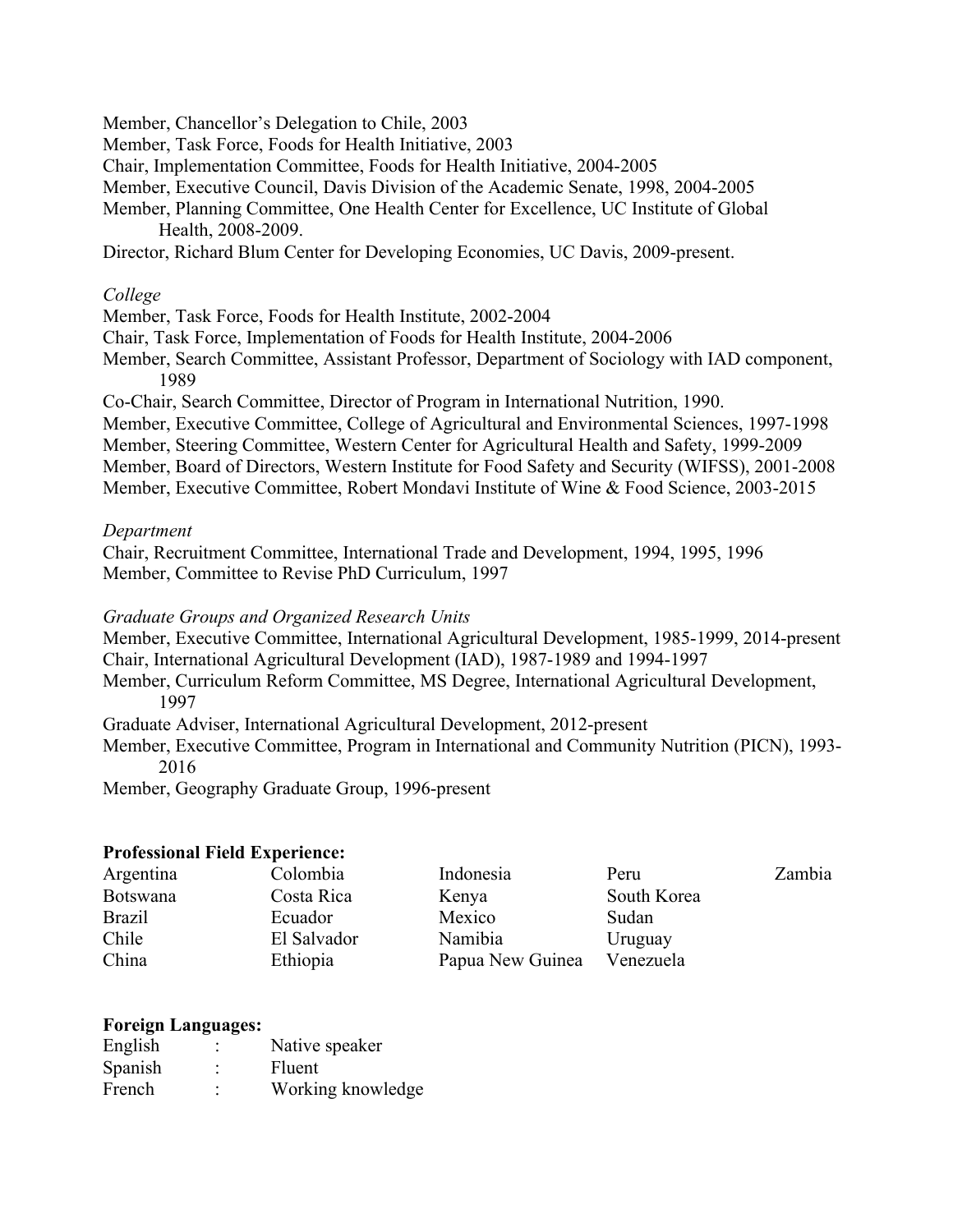| Portuguese |   | Working knowledge |
|------------|---|-------------------|
| German     | ٠ | Read              |

### **Consultancies:**

World Bank, International Food Policy Research Institute (IFPRI), International Center for Tropical Agriculture (CIAT), International Livestock Research Institute (ILRI), US Agency for International Development, International Development Research Centre (Canada), The Ford Foundation, InterAmerican Development Bank, International Labor Organization, Food and Agricultural Organization, Ministry of Agriculture and Fisheries-Uruguay, Ministry of Agriculture-Chile, Colombian Presidential Commission on Coffee, and private corporations.

## **Postgraduates Sponsored**

Esperanza Vera-Toscano, Researcher, Instituto de Estudios Sociales Avanzandos (IESA-CSIC), Cordoba, Spain.

Javier Ekboir, Research Fellow, International Center for Wheat and Corn Improvement (CIMMYT).

**Graduate Students Advised (**C = Chair or Co-Chair, M = Member of Dissertation Committee)

## **PhD Advisees**

Mary Bohman (C), Director, Resource and Rural Economics Division, ERS, USDA

John Breslaw (C), Professor Emeritus, Department of Economics, Concordia University, Montreal, Quebec, Canada

Jose Cancino (C), Assistant Professor, Departamento de Economia Agraria, Pontificia Universidad Catolica de Chile, Santiago and INACAP, Santiago

Alvaro Garcia (C), past Minister of Economics, Chile and past Chilean Ambassador to Sweden. Retired.

Marc Herold (C) Associate Professor, Department of Economics, University of New Hampshire

Ereney Hadjigeorgalis (C), Assistant Professor, Department of Agricultural Economics and Agricultural Business, New Mexico State University

Mimako Kobayashi, (C) Economist, World Bank.

David R. Konkel (C), US State Department, Washington, DC

Patricio Meller (C) Professor and past Director, Departamento de Industria, Facultad de Ciencias Matematicas y Fisicas, Universidad de Chile, Santiago, Chile and Researcher, CIEPLAN, Santiago, Chile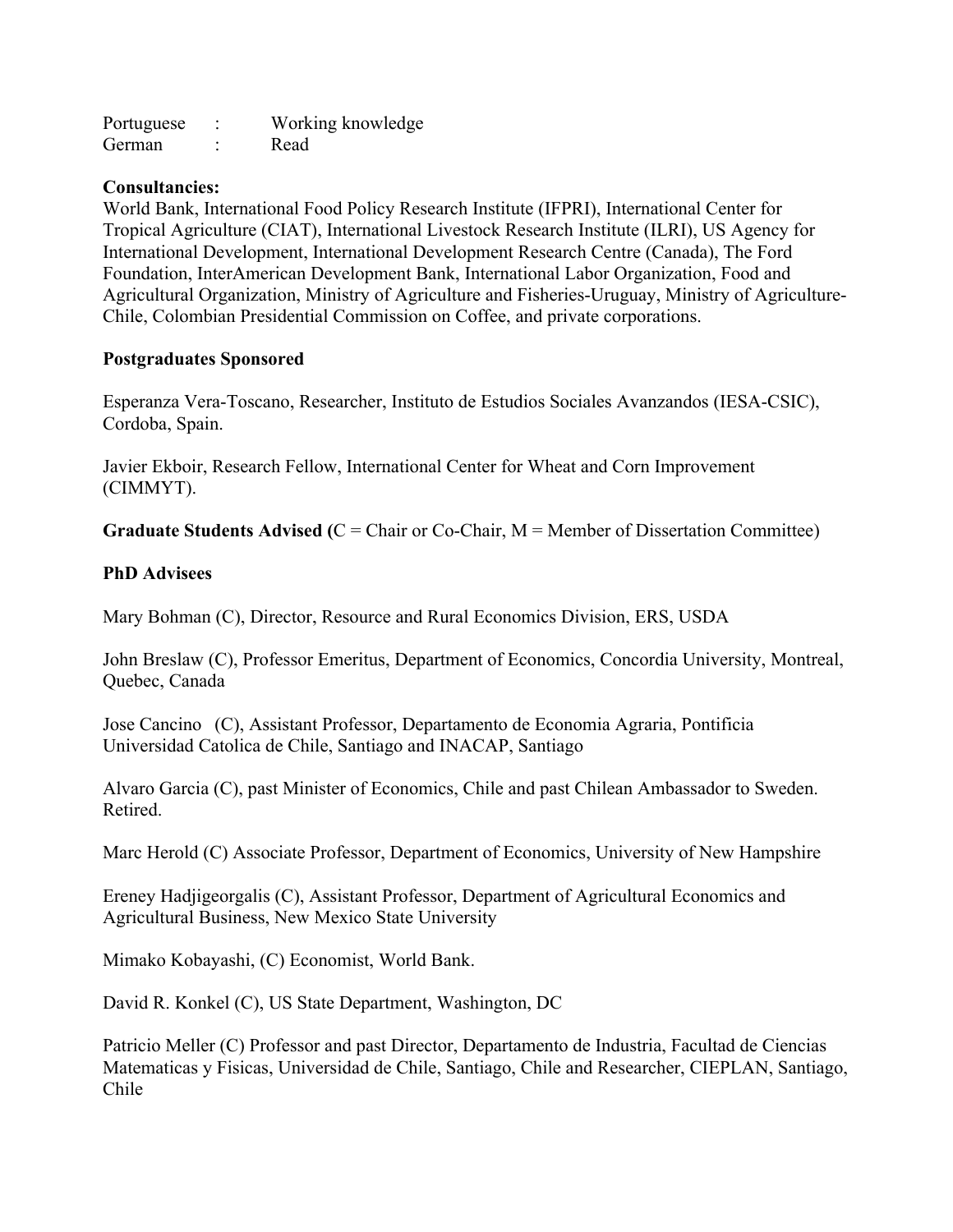Constance Newman (C), Economist, Food Assistance Branch, ERS, USDA, Washington DC

Elizabeth Pienaar (C), Post doctoral scholar, Institute for Policy Integrity, New York University

Luis Riveros (C), Professor, Department of Economics, and Rector emeritus, Universidad de Chile, Santiago

Paul Sack (C), Retired. Paul Sack Properties and Founder and Principle, The REEF Corporation, San Francisco

William Sutton (C), Senior Agricultural Economist, World Bank

Aya Suzuki (C), Assistant Professor, Foundation for Advanced Studies on International Development, Tokyo, Japan

Ila Temu (C), Country Manager, Barrick Papua New Guinea Ltd.

 Commission for Africa, Addis Ababa George Alibarujo (M), Senior Advisor, Office of the Executive Secretary, UN Economic

Kingsley Amoako (M), Past UN Under Secretary-General and Head, Economic Commission for Africa

Henry An (M), Assistant Professor, Department of Rural Economy, University of Alberta

Giovanni Anania (M), Professor, Department of Economics and Statistics, University of Calabria, Italy

Aslihan Arslan (M), Postdoctoral Scholar, Kiel Institute for the World Economy, Kiel, Germany

Andres Bajuk (M), Slovenian politician. Former Prime Minister and Minister of Economics

Carl Bauer (M), Associate Professor, Department of Geography, University of Arizona, Tucson

Sam Benin (M), Research Fellow, International Food Policy Research Institute

Roger Brindle (M), San Francisco Unified School District, San Francisco, CA

of Banco do Brazil Andrea Calabi (M), Secretary of Economy and Planning, State of Sao Paolo, Brazil. Past President

Darwin Hall (M), Professor of Economics, California State University, Long Beach

Dave Kennedy (M), Researcher, California Air Resources Board, Sacramento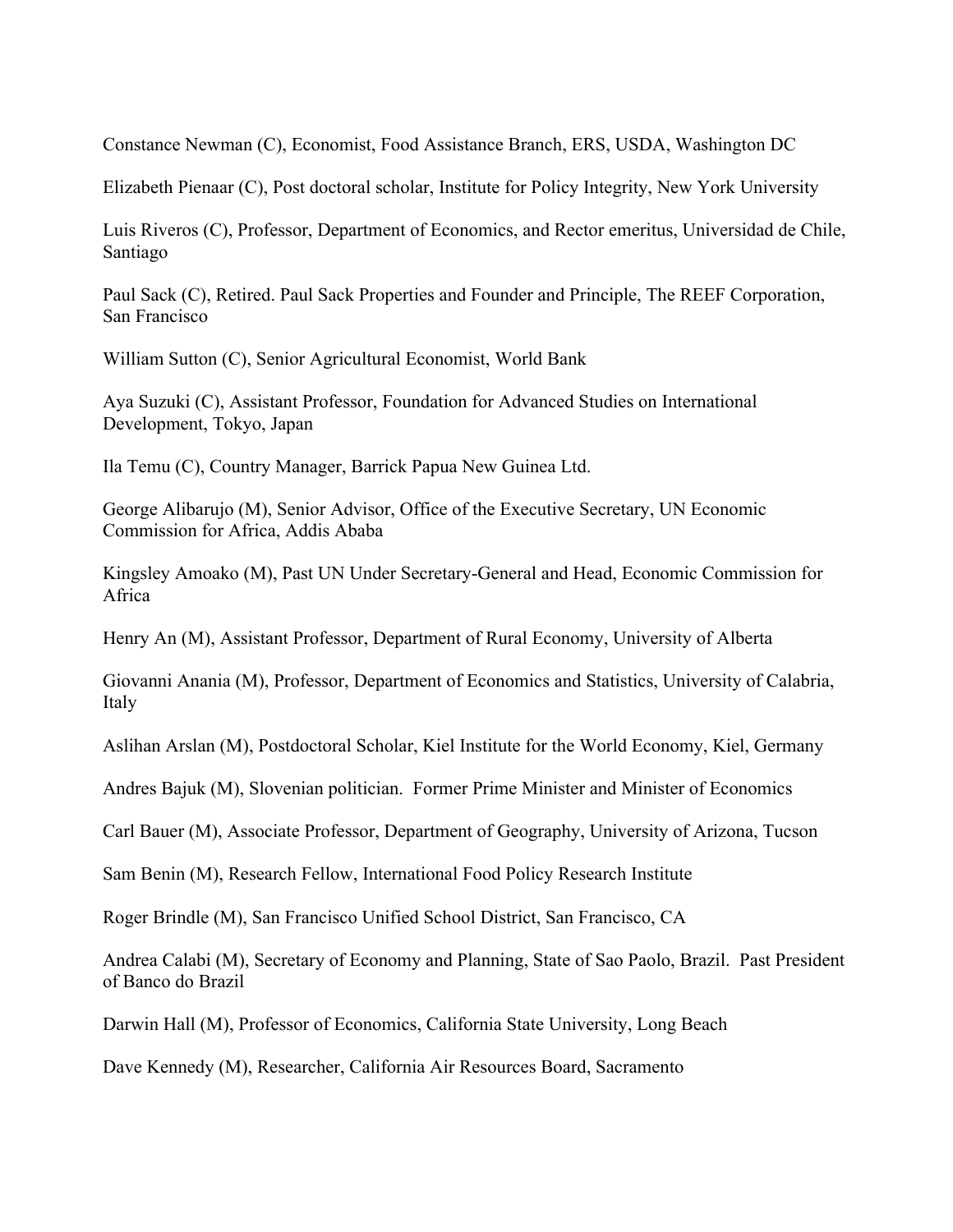Lizz Kleemeier (M), MOWD-SIDA Water Use Test Project, Embu, Kenya

Linda Kamas (M), Associate Professor of Economics, Santa Clara University.

Janet E. Lauderdale (M), unknown

Ricardo Lima (M), Professor, Department of Economics, University of Brazilia, Brazil

Jeanne MacFarlane (M), unknown

Fernando Martinez (M), Professor emeritus, Departamento de Economia Agraria, Pontificia Universidad Catolica de Chile, Santiago

Jeremiah Mock (M), Adjunct Associate Professor, University of California, San Francisco

Cristian Moran (M), Chief Financial Officer, Empresas Iansa, Santiago, Chile

Elizabeth Pienaar, Assistant Professor, University of Florida, Gainesville, Florida

Cesar Revoredo (M), Senior Food Marketing Economist and Team Leader, Food Marketing Research, Land Economy and Environment Research Group, Scottish Agricultural College, Edinburgh

Joe Ryan (M), Associate Mission Director, USAID Egypt

Atanu Saha (M), Senior Vice President and Head of New York Office, Compass Lexecon

Dimitris Tsolakis (M), Principal Research Economist, ARRB Group, Australia

Sharon Shewmake (M), Assistant Professor, Department of Economics, Western Washington University

 America and the Carribean (retired), Santiago, Chile Andras Uthoff (M), Head, Social Development Division, Economic Commission for Latin

Karl Zessin (M), Professor, School of Veterinary Medicine, Free University, Berlin

Matthew Maclachlan (M), USDA-ERS, Washington, DC

Kassahun Melesse (M), Assistant Professor, Agricultural Economics, Oregon State University

Meilin Ma (M), in progress

 Pablo Valdes-Donoso (M), PhD Epidemiology, School of Veterinary Medicine. UC Davis Postdoc, UC Davis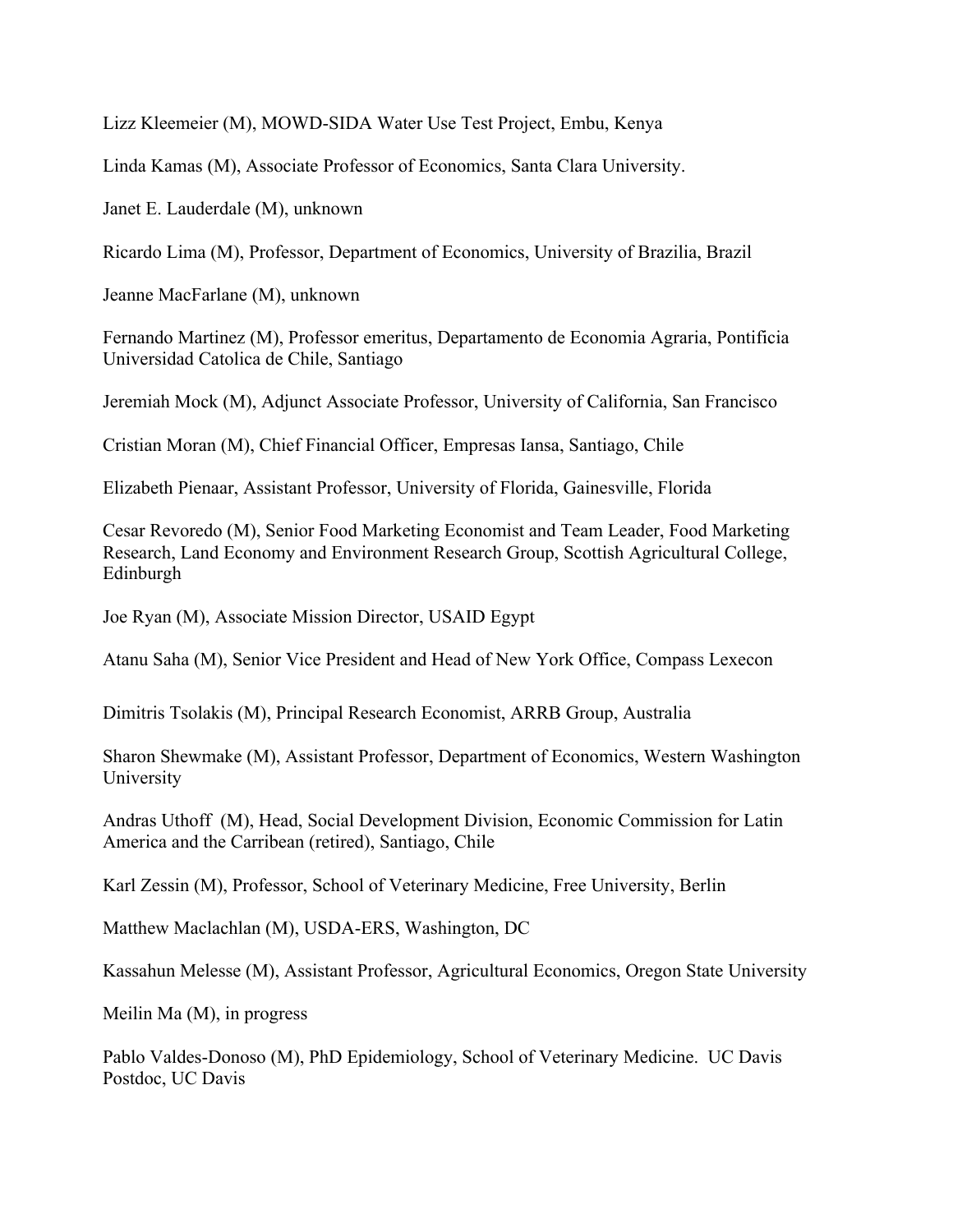Heng Zhu (M), in progress

# **MS advisees**

Daniela Horna (C), Postdoctoral Fellow, International Food Policy Research Institute.

Julie Howard (C), Executive Director, Partnership to Cut Hunger & Poverty in Africa and Adjunct Professor, Department of Agricultural Economics, Michigan State University

Alejandro Lopez-Feldman, (C), Professor, School of Economics, University of Guanajuato, Mexico

Mario Monge (C), Operations Auditor, World Vision, San Jose, Costa Rica

Arika Nagata (C), Intern, UNICEF

Courtney Norris (C), Entrepreneur, San Francisco, CA

Federico Perali, (C), Professor, Department of Agricultural Economics, University of Padua, Italy

Catherine Wirth (C), manager, non-profit, Boston, Mass

Sumito Yasuoka (C), Chief, Sustainable Ag, Ministry of Ag, Forestry, & Fisheries, Japan

Karen Covell (M), not known

Alberto Delogu (M), Marketing, International Development, B. Terfloth & Cie (Canada), Inc.

Cynthia Fake (M), Small Farms Advisor, Cooperative Extension, University of California

Noel Johnson (M), not known

Stuart Kasdin (M), Lecturer, Department of Political Science, UC Santa Barbara

Frank Larrivee (M), Market Analyst, Foreign Agricultural Service, USDA, Washington DC

Bess Lewis, (M), PhD Candidate, Johns Hopkins University, Baltimore, Maryland

Jeremiah Mock (M), Adjunct Associate Professor, UC San Francisco

Ayesha Nibbe (M), PhD candidate, Department of Anthropology, UC Davis

Ingrid Nyborg (M), Associate Professor/Researcher, Noragric, Department for International Environment and Development Studies, Norwegian University of Life Sciences, Ås, Norway

Jason Pentzer (M), Washington State Department of Agriculture